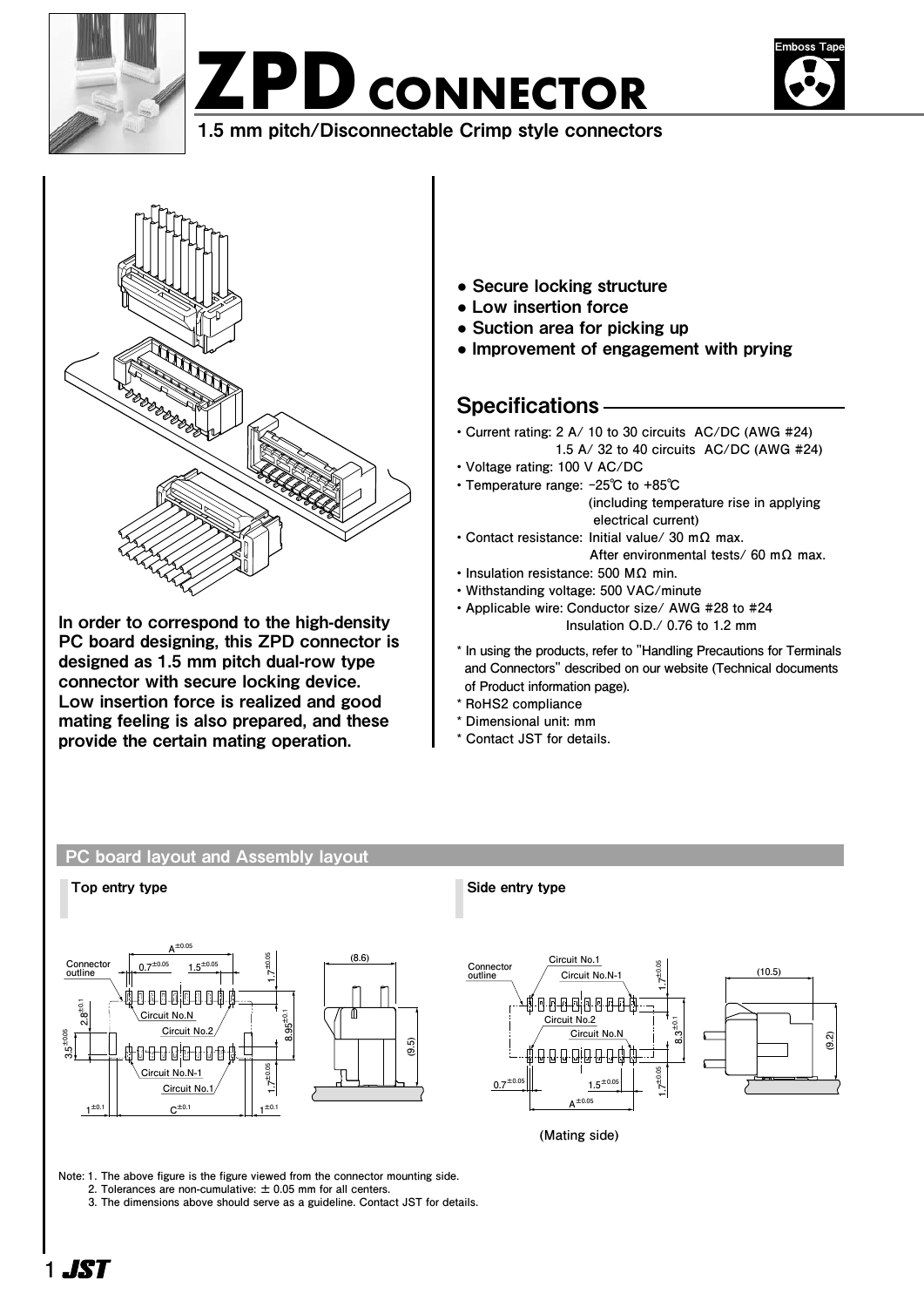# **ZPD CONNECTOR**



|                | Applicable wire |                            | Insulation O.D. | Q'tv/  |  |
|----------------|-----------------|----------------------------|-----------------|--------|--|
| Model No.      | mm <sub>2</sub> | AWG#                       | (mm)            | reel   |  |
| SZPD-002T-P0.3 | 0.08 to 0.21    | 28 to 24                   | $0.76$ to 1.2   | 16.000 |  |
|                |                 | <b>Material and Finish</b> |                 |        |  |

**Copper alloy, tin-plated (reflow treatment)**

#### RoHS2 compliance

| Contact               | $ C$ rimping | Applicator                 |               |                            |  |  |  |
|-----------------------|--------------|----------------------------|---------------|----------------------------|--|--|--|
|                       |              | (machine Crimp applicator) | <b>Dies</b>   | Crimp applicator with dies |  |  |  |
| SZPD-002T-P0.3 AP-K2N |              | <b>MKS-L</b>               | MK/SZE-002-03 | APLMK SZE002-03            |  |  |  |

**Note: Contact JST for fully automatic crimping applicator.**

# Housing

**Contact** 



| No. of   | Model No.                  | Dimensions (mm) | $Q'$ ty/ |       |
|----------|----------------------------|-----------------|----------|-------|
| circuits |                            | A               | B        | bag   |
| 10       | ZPDR-10V-S                 | 6.0             | 11.2     | 1,000 |
| 12       | ZPDR-12V-S                 | 7.5             | 12.7     | 1.000 |
| 14       | ZPDR-14V-S                 | 9.0             | 14.2     | 1,000 |
| 16       | ZPDR-16V-S                 | 10.5            | 15.7     | 1,000 |
| 18       | ZPDR-18V-S                 | 12.0            | 17.2     | 1,000 |
| 20       | ZPDR-20V-S                 | 13.5            | 18.7     | 1,000 |
| 22       | ZPDR-22V-S                 | 15.0            | 20.2     | 1,000 |
| 24       | ZPDR-24V-S                 | 16.5            | 21.7     | 1,000 |
| 26       | ZPDR-26V-S                 | 18.0            | 23.2     | 1,000 |
| 28       | ZPDR-28V-S                 | 19.5            | 24.7     | 500   |
| 30       | ZPDR-30V-S                 | 21.0            | 26.2     | 500   |
| 32       | ZPDR-32V-1-Z               | 22.5            | 27.7     | 500   |
| 34       | ZPDR-34V-1-Z               | 24.0            | 29.2     | 500   |
| 36       | ZPDR-36V-1-Z               | 25.5            | 30.7     | 500   |
| 38       | ZPDR-38V-1-Z               | 27.0            | 32.2     | 500   |
| 40       | ZPDR-40V-1-Z               | 28.5            | 33.7     | 500   |
|          |                            |                 |          |       |
|          | <b>Material and Finish</b> |                 |          |       |

**PBT, UL94V-0, natural (10 to 30 circuits), ivory (32 to 40 circuits)** 

RoHS2 compliance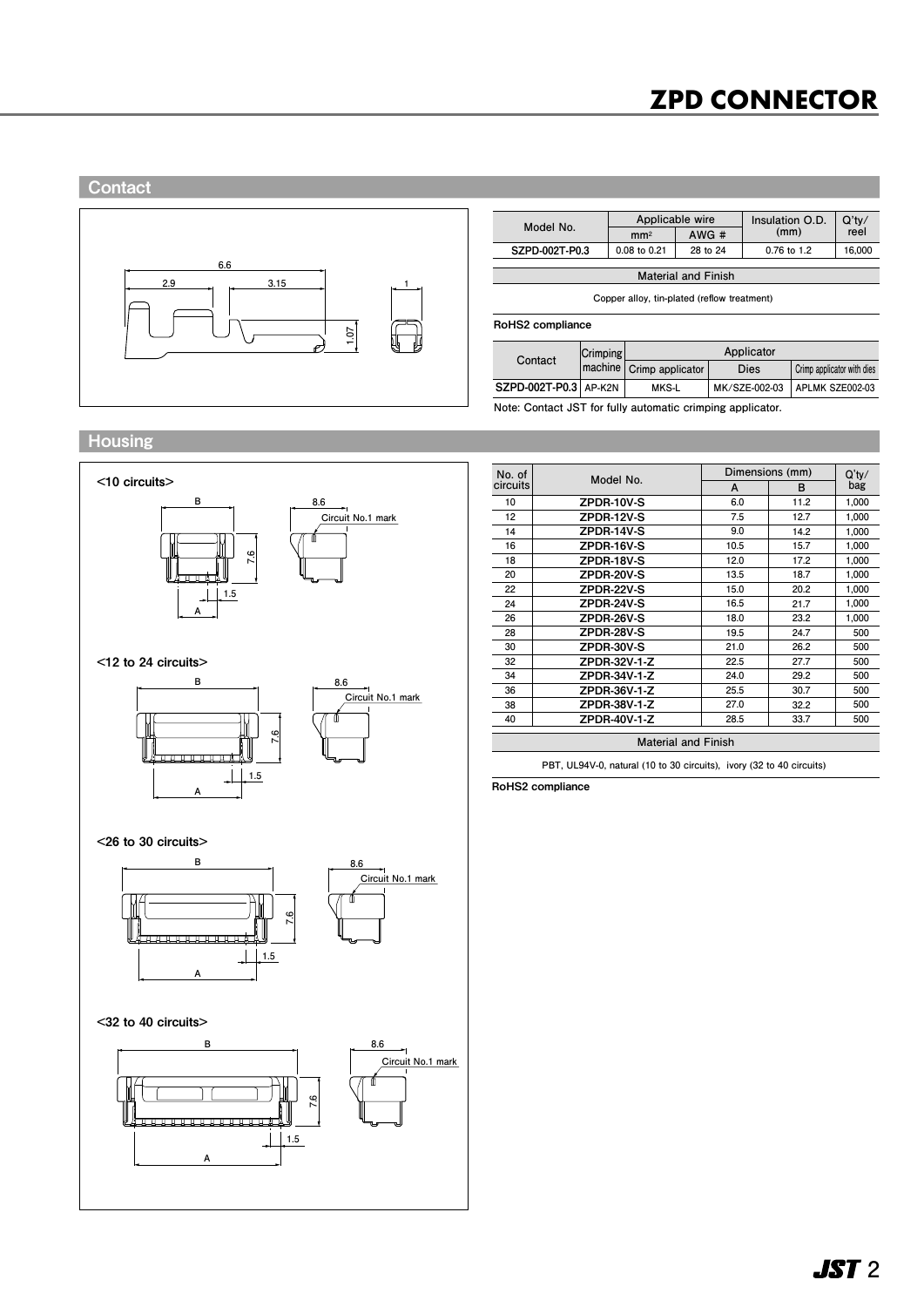

**Contact: Copper alloy, copper-undercoated, tin-plated (reflow treatment)**

**Wafer: Polyamide, UL94V-0, natural (10 to 30 circuits) LCP, UL94V-0, ivory (32 to 40 circuits)** 

BM20B-ZPDSS-TF BM22B-ZPDSS-TF BM24B-ZPDSS-TF BM26B-ZPDSS-TF BM28B-ZPDSS-TF BM30B-ZPDZS-TF BM32B-ZPDZS-TF BM34B-ZPDZS-TF BM36B-ZPDZS-TF BM38B-ZPDZS-TF BM40B-ZPDZS-TF

**Reinforcing tab: Copper alloy, copper-undercoated, tin-plated (reflow treatment)**

**Material and Finish**

**18.7 20.2 21.7 23.2 24.7 26.2 27.7 29.2 30.7 32.2 33.7**

**13.5 15.0 16.5 18.0 19.5 21.0 22.5 24.0 25.5 27.0 28.5**

**1,000 1,000 1,000 1,000 1,000 1,000 1,000 1,000 1,000 1,000 1,000**

**16.7 18.2 19.7 21.2 22.7 24.2 25.7 27.2 28.7 30.2 31.7**

RoHS2 compliance **This product displays (LF)(SN) on a label. The products listed above are supplied on embossed-tape.**

| No. of   | Model No.      | Dimensions (mm) | $Q'$ ty/ |      |
|----------|----------------|-----------------|----------|------|
| circuits |                | A               | в        | reel |
| 10       | SM10B-ZPDSS-TF | 6.0             | 11.2     | 700  |
| 12       | SM12B-ZPDSS-TF | 7.5             | 12.7     | 700  |
| 14       | SM14B-ZPDSS-TF | 9.0             | 14.2     | 700  |
| 16       | SM16B-ZPDSS-TF | 10.5            | 15.7     | 700  |
| 18       | SM18B-ZPDSS-TF | 12.0            | 17.2     | 700  |
| 20       | SM20B-ZPDSS-TF | 13.5            | 18.7     | 700  |
| 22       | SM22B-ZPDSS-TF | 15.0            | 20.2     | 700  |
| 24       | SM24B-ZPDSS-TF | 16.5            | 21.7     | 700  |
| 26       | SM26B-ZPDSS-TF | 18.0            | 23.2     | 700  |
| 28       | SM28B-ZPDSS-TF | 19.5            | 24.7     | 700  |
| 30       | SM30B-ZPDSS-TF | 21.0            | 26.2     | 700  |
| 32       | SM32B-ZPDZS-TF | 22.5            | 27.7     | 700  |
| 34       | SM34B-ZPDZS-TF | 24.0            | 29.2     | 700  |
| 36       | SM36B-ZPDZS-TF | 25.5            | 30.7     | 700  |
| 38       | SM38B-ZPDZS-TF | 27.0            | 32.2     | 700  |
| 40       | SM40B-ZPDZS-TF | 28.5            | 33.7     | 700  |
|          |                |                 |          |      |

#### **Material and Finish**

**Contact: Copper alloy, copper-undercoated, tin-plated (reflow treatment) Wafer: Polyamide, UL94V-0, natural (10 to 30 circuits) LCP, UL94V-0, ivory (32 to 40 circuits)** 

RoHS2 compliance **This product displays (LF)(SN) on a label. The products listed above are supplied on embossed-tape.**